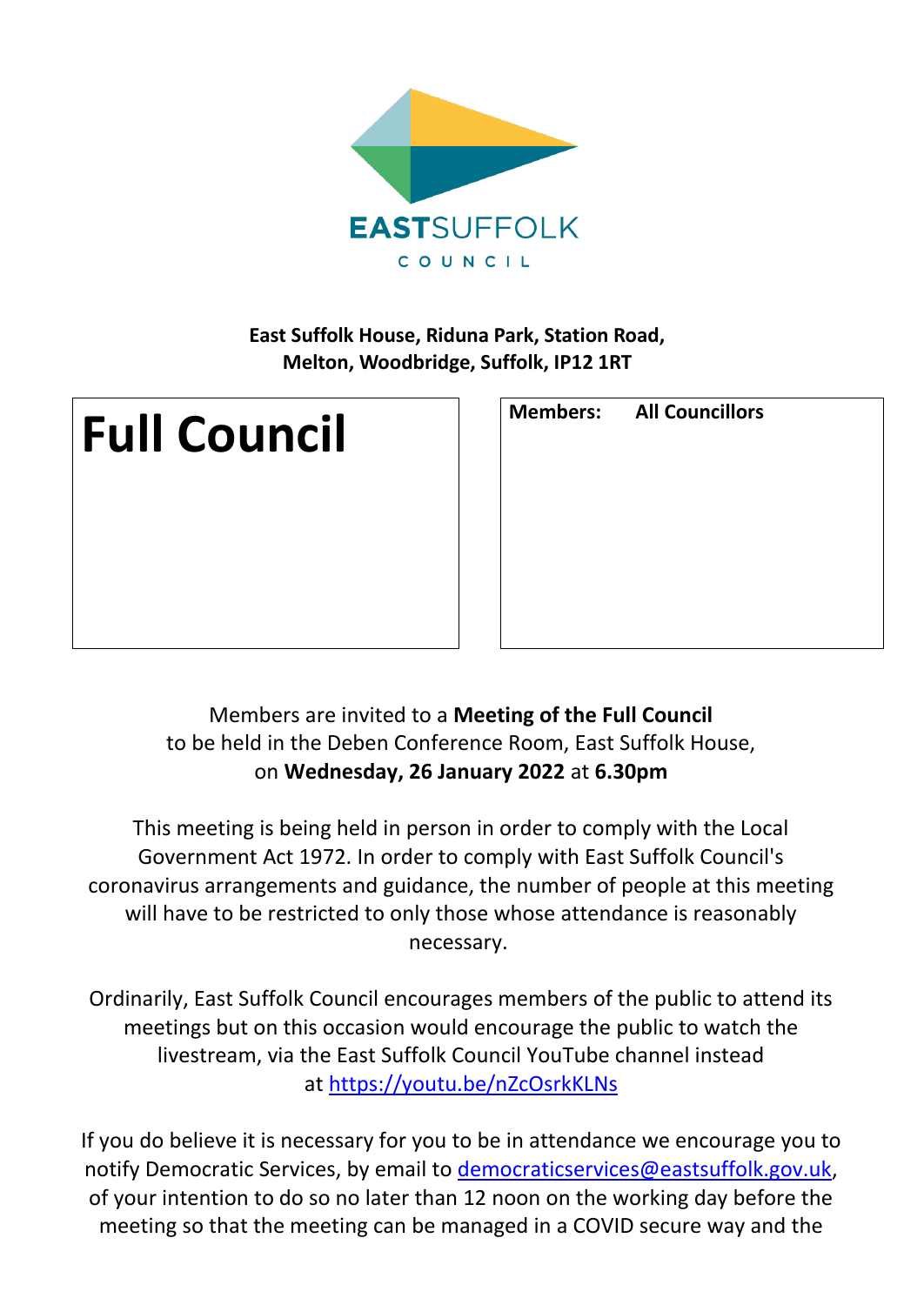# Team can endeavour to accommodate you and advise of the necessary health and safety precautions.

However, we are not able to guarantee you a space/seat and you are advised that it may be that, regrettably, we are not able to admit you to the meeting room.

An Agenda is set out below.

# **Part One – Open to the Public**

**Pages**

# **1 Apologies for Absence**

To receive apologies for absence, if any.

# **2 Declarations of Interest**

Members and Officers are invited to make any declarations of Disclosable Pecuniary or Local Non-Pecuniary Interests that they may have in relation to items on the Agenda and are also reminded to make any declarations at any stage during the Meeting if it becomes apparent that this may be required when a particular item or issue is considered.

### **3 Announcements**

To receive any announcements from the Chairman, the Leader of the Council, members of the Cabinet, or the Chief Executive, in accordance with Council Procedure Rule 5.1(e).

## **4 Minutes**

To confirm as a correct record the Minutes of the Meeting held on 24 November 2021

#### **1 - 31**

**5 Questions from the Public**

No questions have been submitted by the electorate as provided by Council Procedure Rule 8.

## **6 Questions from Members**

No questions from Members have been received as provided by Council Procedure Rule 9.

## **7 Petitions**

No petitions have been received as provided by Council Procedure Rule 10.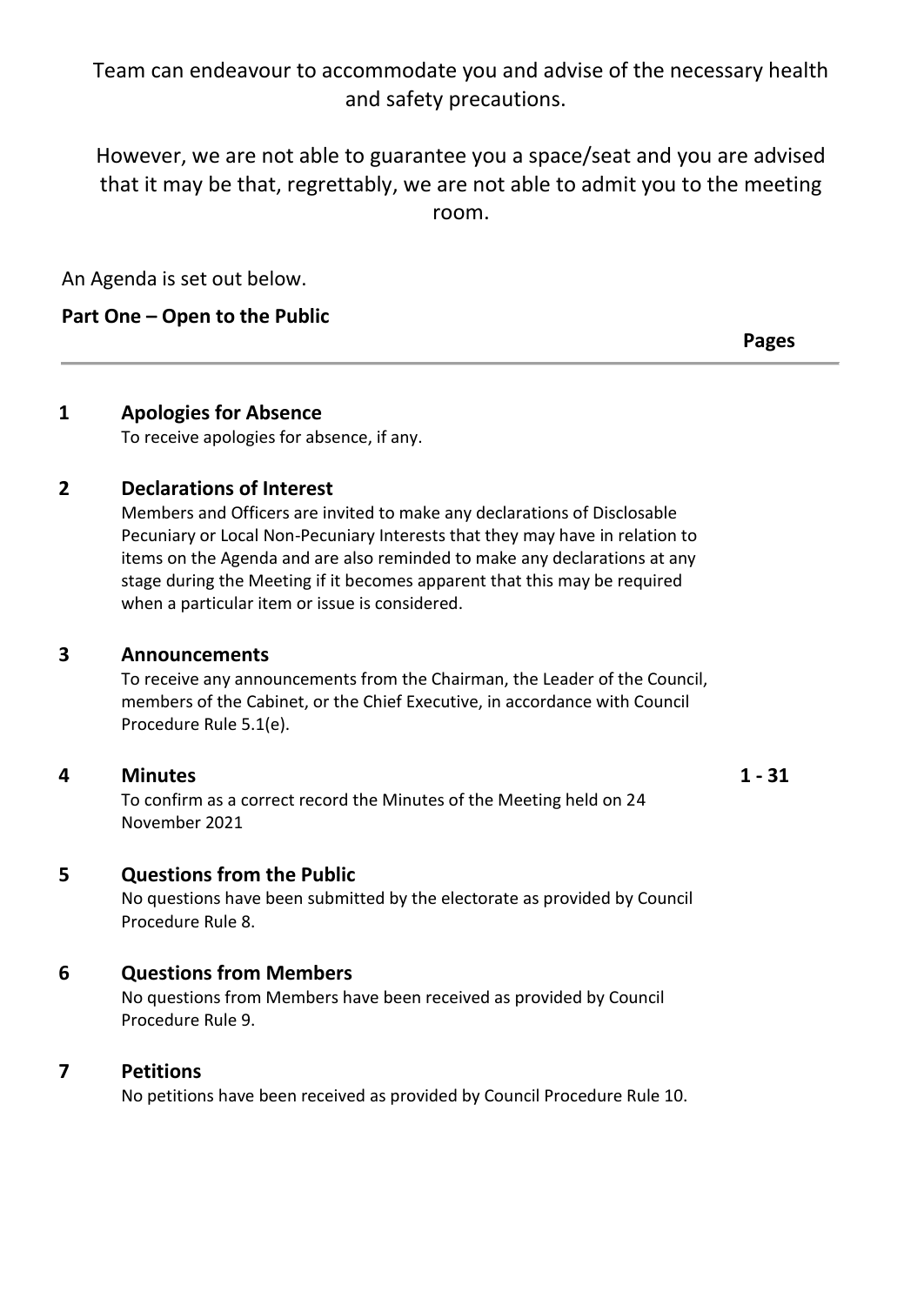### **8 Notices of Motion**

The following Motions have been submitted in pursuance of Council Procedure Rule 11:

a) Motion submitted by Councillor Tess Gandy

This Council believes that:

1. Councillors across the UK work hard to serve their local communities and help direct the delivery of essential public services. To Build Back Better we must tackle tax avoidance and pioneer the promotion of responsible tax conduct.

2. This Council is diligent in the way it operates. East Suffolk Council sets a high standard in how we administer our tax affairs; we comply with all Financial Regulations including tax regulations and Cabinet Office procurement policy, which sets national standards for tax compliance as part of supplier qualification.

3. Social value is becoming an increasingly important factor in our procurement considerations so 'good' tax conduct should be a core public procurement consideration as part of maximising social value, giving weight to suppliers that have sound economic and financial standing

This Council resolves to:

1. Lead by example and communicate our expectations of good practice in tax conduct right across our activities including;

- Ensuring contractors implement IR35 robustly and pay a fair share of employment taxes

- Shunning the use of offshore vehicles for the purchase of land and property especially where this leads to reduced payments of stamp duty

- Undertaking due diligence to ensure that not-for-profit structures are not being used inappropriately as an artificial device to reduce the payment of tax and business rates

- Ensuring that there is clarity on the ultimate beneficial ownership of suppliers and their consolidated profit & loss position when negotiating contracts over £25,000, so they are fully transparent in their financial reporting

2. Support calls for urgent reform of UK law to enable local authorities to better penalise poor tax conduct and reward good tax conduct through their procurement policies

3. Use the East Suffolk Social Value and Sustainable Procurement Policy agreed at Cabinet on July 7th 2021 to integrate tax status further into our procurement process with the Fair Tax Mark being used as positive evidence of social value

4. Work with East Suffolk businesses to promote Fair Tax Mark certification

5. Encourage other public sector bodies to adopt a similar approach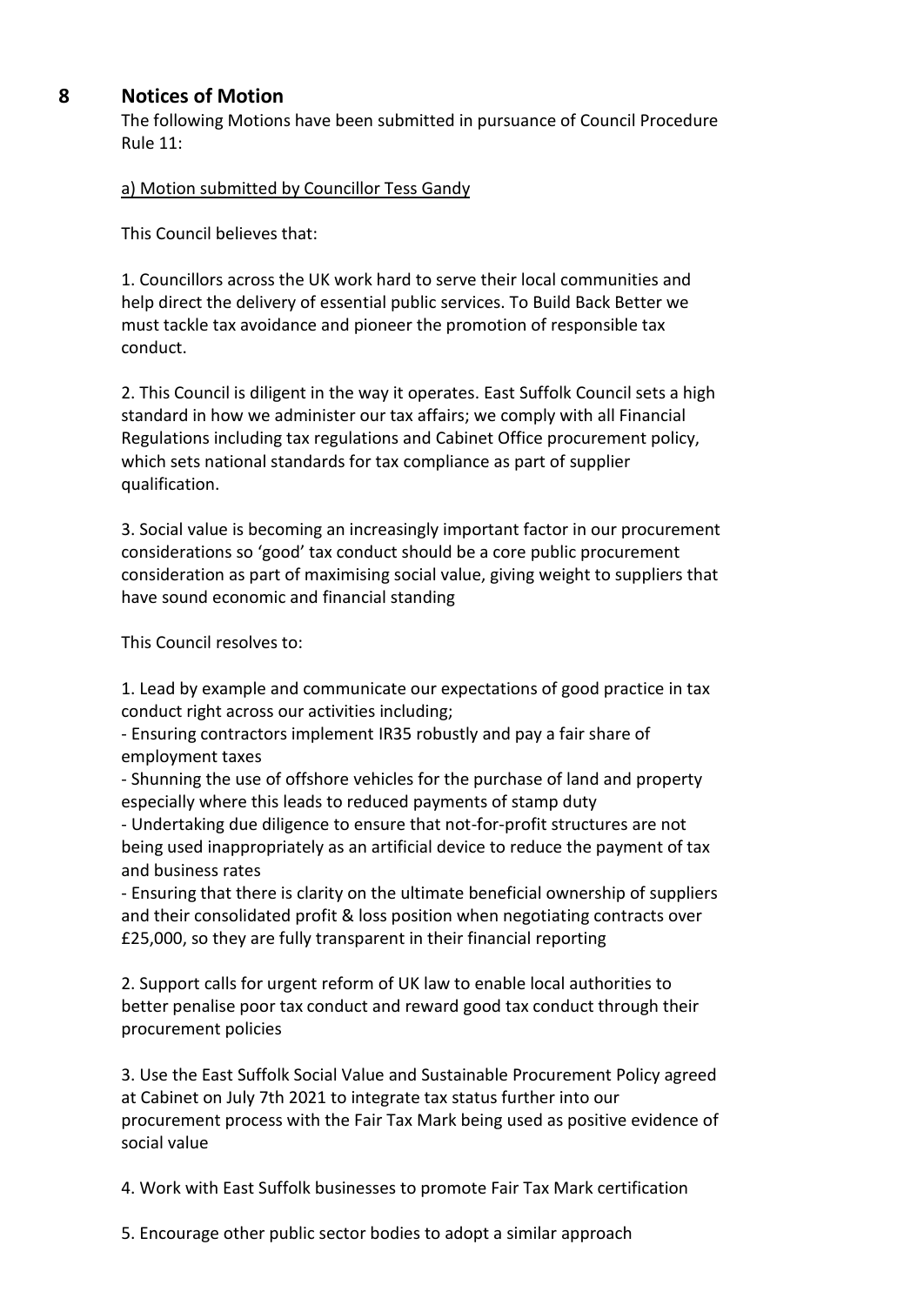6. As supporters of responsible tax conduct, consider supporting the 'Councils for Fair Tax' declaration as proposed by the Fair Tax Foundation <https://fairtaxmark.net/wp-content/uploads/2019/10/Declaration-19-09-.pdf>

7. Report on the implementation and progress of actions agreed as part of the budget on an annual basis.

#### b) Motion submitted by Councillor Tom Daly

This Council commits to making our roads safer residents and visitors, as far as is possible within a District Council's operations, in line with the amendments to the Highway Code, laid in Parliament on 1 December 2021, that introduce a "hierarchy of road users": stating that road users most likely to be injured in the event of a collision are pedestrians, in particular children, older adults and disabled people, followed by cyclists, horse riders and motorcyclists. This Council will:

1. Use social media to publicise road safety education and safe cycling practices.

2. Write to the PCC and ask for confirmation that the Suffolk Constabulary is prepared to increase and prioritise enforcement activities across all speed limits (including 20mph) where there is clear evidence of significant noncompliance or an injury collision history, and ensure that all officers act in line with this policy.

3. Write to the County Council and ask them to commit to keeping cycle paths and footpaths clear, especially along busy roads, to keep traffic, cyclists and pedestrians separated.

| 9                 | Community Governance Review - East Suffolk ES/1026<br>Report of the Leader of the Council                                                                                   | $32 - 47$  |
|-------------------|-----------------------------------------------------------------------------------------------------------------------------------------------------------------------------|------------|
| 10                | <b>Environmental Climate Change Lead Officer ES/1015</b><br>Report of the Leader of the Council                                                                             | $48 - 53$  |
| 11                | <b>East Suffolk Council Local Council Tax Reduction Scheme (LCTRS)</b><br>for 2022/23 ES/1018<br>Report of the Cabinet Member with responsibility for Resources             | $54 - 258$ |
| $12 \overline{ }$ | Treasury Management Strategy Statement for 2022/23 & Treasury<br>Management Investment Strategy for 2022/23 ES/1023<br>Report of the Assistant Cabinet Member for Resources | 259 - 286  |
| 13                | Capital Strategy 2022/23 to 2025/26 ES/1024<br>Report of the Cabinet Member with responsibility for Resources                                                               | 287 - 303  |
| 14                | Capital Programme 2022/23 to 2025/26 ES/1025<br>Dan ant af tha Cabinat Mandrau, dib namar dhilit. fan Daaa, m                                                               | 304 - 327  |

Report of the Cabinet Member with responsibility for Resources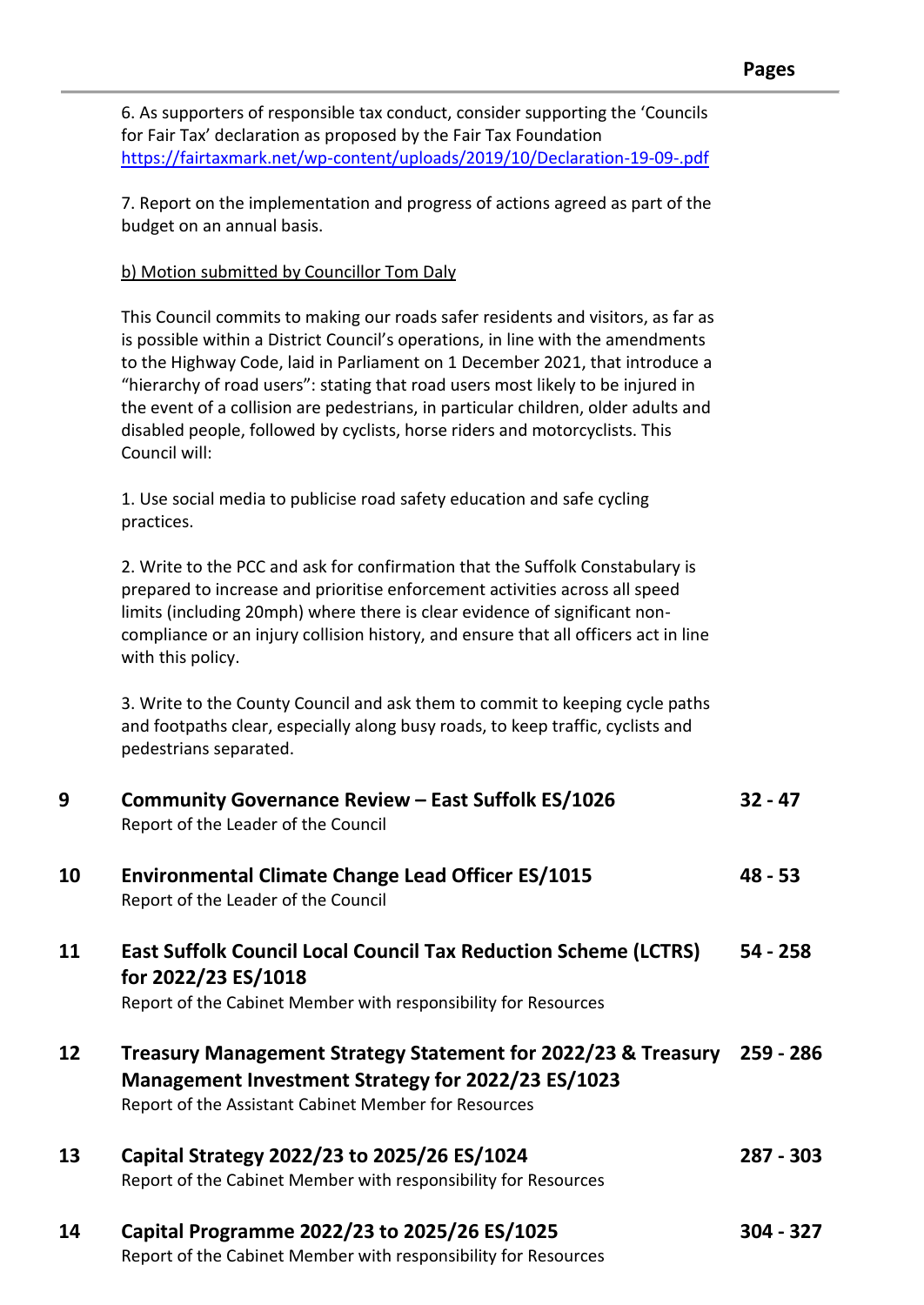| 15 | Arrangements for the appointment of External Auditors ES/1031<br>Report of the Assistant Cabinet Member for Resources                                                                                                                                                                                                                                                      | $328 - 335$ |
|----|----------------------------------------------------------------------------------------------------------------------------------------------------------------------------------------------------------------------------------------------------------------------------------------------------------------------------------------------------------------------------|-------------|
| 16 | <b>Authorisation of Officers: Attendance at Magistrates' Court</b><br>ES/1033<br>Report of the Cabinet Member with responsibility for Resources                                                                                                                                                                                                                            | $336 - 340$ |
| 17 | Calendar of Meetings for 2022/23 ES/1027<br>Report of the Leader of the Council.                                                                                                                                                                                                                                                                                           | $341 - 347$ |
| 18 | Scrutiny Committee's recommendations considered by Cabinet on<br>7 December 2021 ES/1032<br>Report of the Leader of the Council                                                                                                                                                                                                                                            | $348 - 422$ |
| 19 | <b>Cabinet Members Report and Outside Bodies Representatives</b><br><b>Reports to Council ES/1014</b><br>Report of the Leader of the Council                                                                                                                                                                                                                               | $423 - 437$ |
| 20 | <b>Exempt/Confidential Items</b><br>It is recommended that under Section 100A(4) of the Local Government Act<br>1972 (as amended) the public be excluded from the meeting for the following<br>item of business on the grounds that it involves the likely disclosure of exempt<br>information as defined in Paragraph 1, 2 and 3 of Part 1 of Schedule 12A of the<br>Act. |             |

## **Part Two – Exempt/Confidential**

**Pages** 

### **21 Exempt Minutes**

- Information relating to any individual.
- Information that is likely to reveal the identity of an individual.
- Information relating to the financial or business affairs of any particular person (including the authority holding that information).

**Close**

ExhetBala

Stephen Baker, Chief Executive